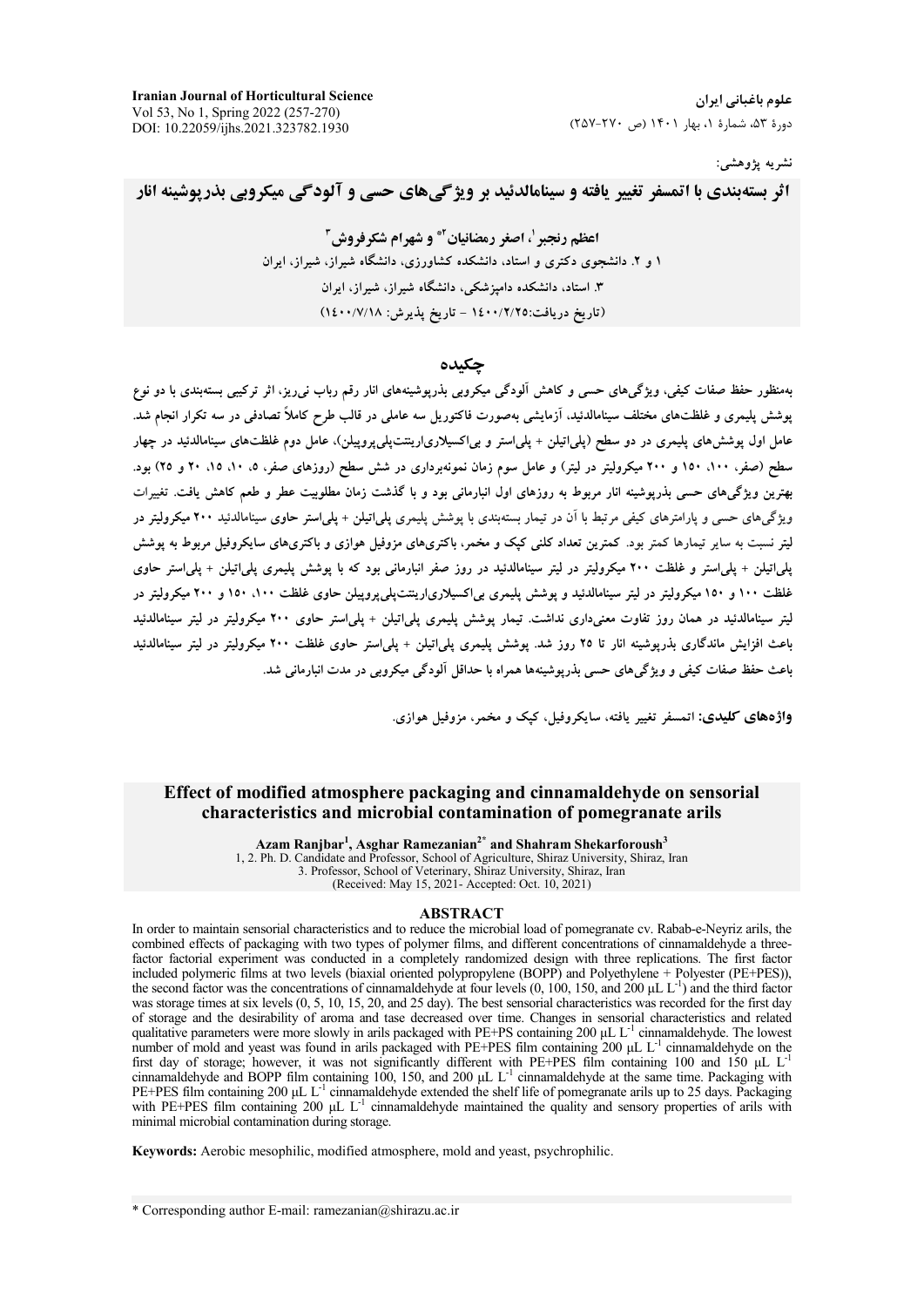متحده آمریکا برای استفاده در مواد غذایی تایید شده است (Sivakumar et al, 2002). كاربرد كارواكرول گياه آویشن سبب اختلال در غشای باکتریایی، نشت الکترولیتها، نشت یونهای پتاسیم و در نتیجه مرگ سلولی (Bounatirou et al., 2007) و کاربرد اوژنول برگ گیاه دارچین سبب تخریب غشا و دیواره سلولی مخمرها مي شود (Melgarejo-Flores et al., 2013). اثرات كنترل زیستی عصاره دارچین در کنترل پوسیدگی ناشی از قارچها در شرایط پس از برداشت میوه توتفرنگی و سيب اثبات شده است (Sernaite et al., 2020). بستهبندی برشهای تازه سیب رقم فوجی در پلی وینیل کلراید و پوشش نانو باعث حفظ میزان اسیدیته قابل تیتراسیون، کاهش پوسیدگی و مهار فعالیت آنزیمهای پلیفنول|کسیداز شد (Li et al., 2011). بررسی تأثیر پوشش بستەبندی بر ویژگی های کیفی بذرپوشینه انار مریدولا (Mridula) نشان داد که پوشش پلیمر پلیپروپیلن باعث کاهش میزان تنفس، رنگ و قند کل Bhatia et al., ) نسبت به پلی اتیلن با دانسیته کم شد 2015). بهنظر مى رسد با توجه به فعاليت ضد ميكروبي

سینامالدئید میتوان از آن بهعنوان نگهدارنده مؤثر در صنعت مواد غذایی استفاده کرد. هدف از این پژوهش بررسی اثر کاربرد همزمان بستهبندی با اتمسفر تغییر یافته و سینامالدئید بر ویژگیهای حسی و کنترل آلودگی میکروبی بذرپوشینه انار رقم رباب نی ریز میباشد.

# مواد و روشها

### تهيه نمونه و اعمال تيمار

میوه انار رقم رباب نیریز در زمان بلوغ تجاری از باغی واقع در شهرستان فاروق استان فارس برداشت شد و بعد از انتقال به آزمایشگاه فیزیولوژی پس از برداشت دانشگاه شیراز میوههای تازه، سالم و یکنواخت بهمنظور انجام تيمارها جدا شدند. ميوهها با هيپوكلريت سديم يک درصد بهمدت پنج دقيقه گندزدایی و سیس با آب مقطر شسته شدند. جدا كردن بذر پوشينهها از پوسته بهصورت دستي انجام شد و سپس بهطور یکنواخت با هم مخلوط شدند ( Ayhan & Esturk, 2009). در هر مشاهده (نمونه آزمایشی) ۵۰ گرم بذر پوشینه قرار داده شد. تیمار بذر پوشینه با

### مقدمه

میکروار گانیسمها عامل اصلی مسمومیتهای غذایی می باشند. میکروار گانیسمها بر اساس نیاز دمایی برای رشد بهینه به سه گروه سایکروفیل یا سرماخواه با دمای بهينه رشد ٧ درجه سلسيوس، مزوفيل يا ميان خواه با دمای بهینه رشد ۲۵-۲۰ درجه سلسیوس و ترموفیل یا گرماخواه با دمای بهینه رشد بالای ۳۰ درجه سلسیوس تقسيم بندي مي شوند (Rico et al., 2007). باكترى هاي مزوفیل و سایکروفیل، میکروارگانیسمهای تأثیرگذار در پس از برداشت محصولات تازه برش یافته می باشند.

سادهترین روش جلوگیری از رشد میکروارگانیسمها در برشهای تازه محصولات، استفاده از انبار با اتمسفر Lamikanra et al., ) تغيير يافته و كنترل شده است 2000). نگرانی عمده در ارتباط با این روش بستهبندی Salarbashi et al., ) كنترل بار ميكروبى محصول است 2013). بنابراین بستهبندی فعال برای تأمین تقاضای مصرف كنندگان ضرورى است (Serrano et al., 2008). بستهبندی فعال ضد میکروبی از طریق کاهش میکروارگانیسمهای مواد غذایی، ماندگاری فرآوردههای .Embuscado et al., 2009) فذايي را افزايش مى دهد. بەدليل اهميت مسائل زيست محيطى، توليدكنندگان مواد غذایی بهدنبال روشهای طبیعی برای تولید غذای سالم هستند. تولید ترکیبهای ضد میکروبی طبیعی بهمنظور حفظ کیفیت و ایمنی محصولات کشاورزی و Linde et al., 2010; ) افزایش است ( .Linde et al., 2010 Sanchez-Gonzalez et al., 2011). استفاده از اسانس های گیاهی جهت بستهبندی ضد میکروبی بسیار مؤثر است (Almenar et al., 2006). یکی از مزایای اسانس ها فعالیت ضد میکروبی آنها در حالت بخار میباشد که قابلیت کاربرد تدخینی را در محصولات فراهم می آورد. دارچین دارای فعالیت ضد قارچی و حشره بوده و از خواص آنتی اکسیدانی بالایی برخوردار است. سينامالدئيد تركيب آلدئيدى عصاره پوست دارچين است که دارای فعالیت ضد میکروبی در برابر طیف گستردهای از میکروارگانیسمها می باشد (-Holley, 2005; Sanla Ead, 2012) که برای فعالیت ضد میکروبی نیاز به تماس مستقيم آن نيست (Amalaradjou et al., 2010) و بهعنوان یک ماده سالم توسط سازمان غذا و دارو ایالات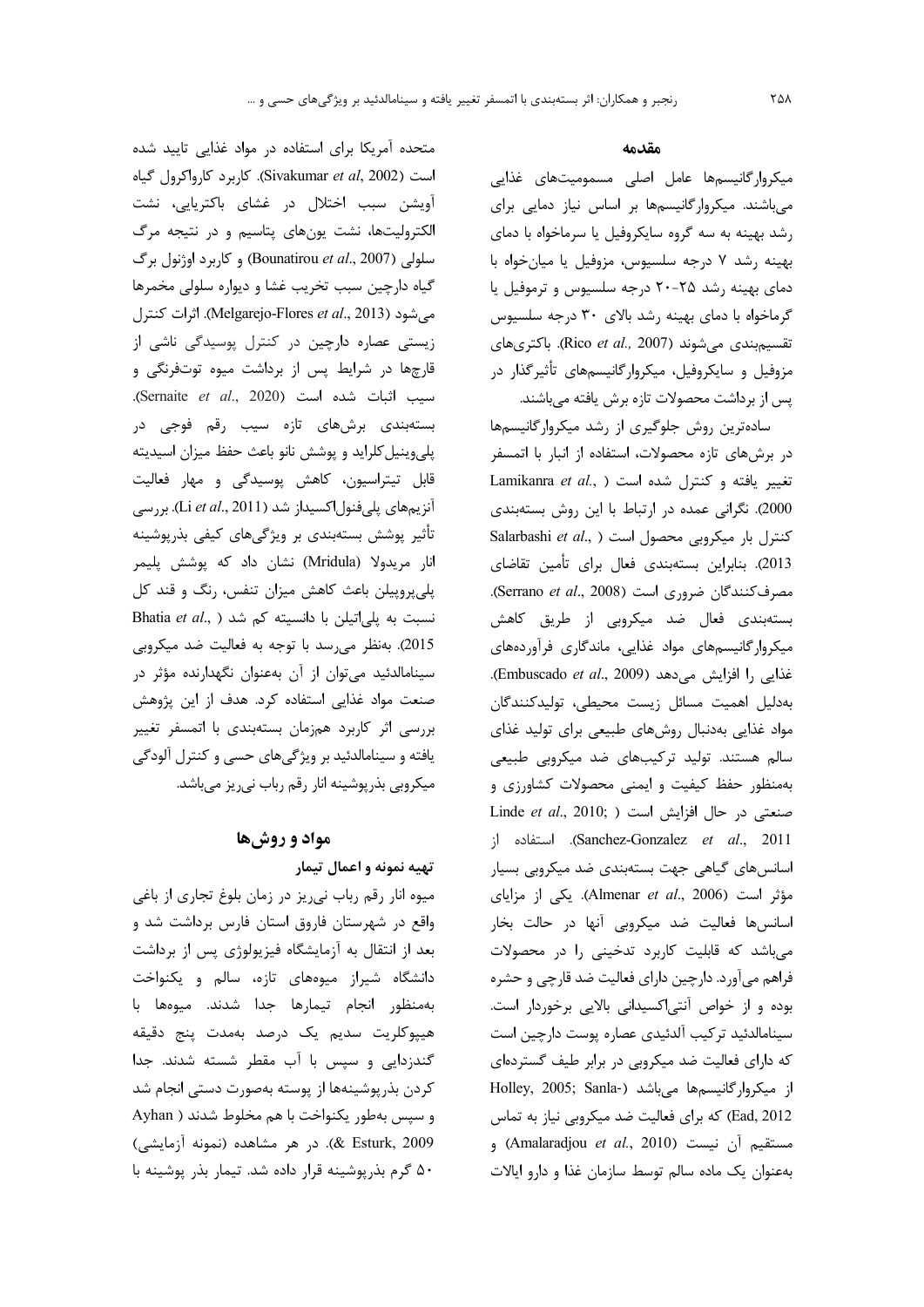غلظتهای مختلف سینامالدئید خالص (۹۹٪) خریداریشده از شرکت سیگما انجام شد. سطوح صفر، ۱۰۰، ۱۵۰ و ۲۰۰ میکرولیتر در لیتر سینامالدئید با سمپلر روی گاز سترون اضافه و در بستههای حاوی بذر يوشينه قرار داده شد (Valero et al., 2006). بستهبندی بذرپوشینهها با دو نوع پوشش پلیمری پلیاتیلن+ پلیاستر با ابعاد ۲۵۰×۱۵۰ میلی متر، ضخامت ۹۰ میکرون و پوشش پلیمری بى اكسيلارى ارينتت پلى پروپيلن با ابعاد ٢٥٠×١۵٠ میلی متر، ضخامت ۴۰ میکرون انجام گرفت (جدول ۱). سیس نمونهها در دمای ۱±۵ درجه سلسیوس و Caleb  $et$  ) رطوبت نسبی ۳±۹۲ درصد قرار گرفتند al., 2013a). نمونهبرداری برای اندازهگیری پارامترهای مورد نظر ۲۴ ساعت پس از بستهبندی (روز صفر) و با فاصله ۵ , وزيكبار انجام گرفت.

جدول ١. خصوصيات نفوذيذيري يليمرها. Table 1. Permeability properties of polymers.

| Polymer                               | Jxygen transmission<br>$bar-1$<br>$day^{-1}$<br>$\mathbf{m}^{-2}$<br>$\widehat{\mathbf{e}}$ | Carbon dioxide ransmission<br>$bar-1$<br>day<br>$\mathrm{m}^{\text{-}2}$<br>_bQ | vapor transmission<br>$bar^1)$<br>day<br>Ξ<br>ρÚ,<br><b>Water</b> |  |  |  |  |  |
|---------------------------------------|---------------------------------------------------------------------------------------------|---------------------------------------------------------------------------------|-------------------------------------------------------------------|--|--|--|--|--|
| <b>BOPP</b>                           | 500                                                                                         | 350                                                                             | 900                                                               |  |  |  |  |  |
| PE+PES                                | 60-70                                                                                       | 45-50                                                                           | 45                                                                |  |  |  |  |  |
| BOPP: Biaxial Oriented Poly Propylene |                                                                                             |                                                                                 |                                                                   |  |  |  |  |  |

PE+PES: Polyethylene+ Polyester

اندازهگیری صفات آزمون حسى ویژگیهای حسی شامل عطر، طعم، آبدار بودن و پذیرش كلي با استفاده از آزمون هدونيك توصيفي در پنج سطح (١= بد، ٢= ضعيف، ٣= متوسط، ۴= خوب، ۵= بسيار خوب) توسط ١٠ نفر ارزياب بررسي شد. قبل از انجام آزمون، آموزشهای لازم در مورد عطر، طعم و بافت به ارزيابان داده شد (Watts et al., 1989).

# اندازهگیری میزان کل مواد جامد قابل حل

مواد جامد قابل حل بهوسيله دستگاه رفركتومتر دیجیتالی (MA871, Hungary) که با آب مقطر

کالیبره شده بود در دمای ۲۰ درجه سلسیوس اندازهگیری و بر حسب درصد بیان شد.

## اندازهگیری میزانpH و اسیدیته قابل تیتراسیون

میزان pH توسط دستگاه pH متر (3510, England) تعیین شد. اسیدیته قابل تیتراسیون با استفاده از ۳ میلی لیتر عصاره بذرپوشینه انار و اضافه کردن سود ٠/١ نرمال تا رسيدن به ٨/٢ pH اندازهگيرى شد .(AOAC, 1984)

### شاخص روشنایی

شاخص رنگ خارجی بذرپوشینه با دستگاه رنگسنج (Minolta CR-400, Japan) اندازهگیری شد و مقادیر بيان [ $\rm L^*$  (سفيد مطلق) [ $\rm L^=100$  (سفيد مطلق) [ $\rm L^*$ ] ( شد (Pathare et al., 2013).

# تعيين آلودگي ميكروبي

مقدار ١٠ گرم بذرپوشينه داخل ٩٠ ميلي ليتر محلول سرم فیزیولوژی ریخته شد و توسط دستگاه استوماکر بهمدت یک دقیقه کاملاً همگن و سپس رقتهای لازم (٠/٠١، ٠/١٠) ، (٠/٠٠) با استفاده از سرم فيزيولوژي تهيه شد. کشت میکروبی بهصورت عمقی در محیط کشت یلیت کانت آگار (PCA) برای باکتریهای مزوفیل هوازی و باکتریهای سایکروفیل و محیط کشت عصاره مخمر دارای گلوکز و کلرامفنیکل برای کیک و مخمر انجام شد. كليه مراحل در شرايط استريل انجام گرفت. پترىديشها برای رشد کپک و مخمر در انکوباتور با دمای ٢٥±٢٥ درجه سلسيوس بهمدت ۵ روز (ISO 21527-2, 2008)، برای رشد باکتری مزوفیل هوازی در انکوباتور با دمای ١ ٣٧± درجه سلسیوس بهمدت ۴۸ ساعت و برای رشد باکتری سرمادوست در دمای ۶/۵±۱ درجه سلسیوس بهمدت ۵ ,وز قرار گرفتند (NP-3788 standard, 2002). تعداد کلونی های میکروبی بهصورت لگاریتم تعداد کلنی ها در هر گرم بذر پوشینه محاسبه شد (ISIRI, 1989).

### واكاوي آماري

آزمایش بهصورت فاکتوریل نامتعادل سه عاملی در قالب طرح کاملاً تصادفی در سه تکرار انجام شد. فاکتورها شامل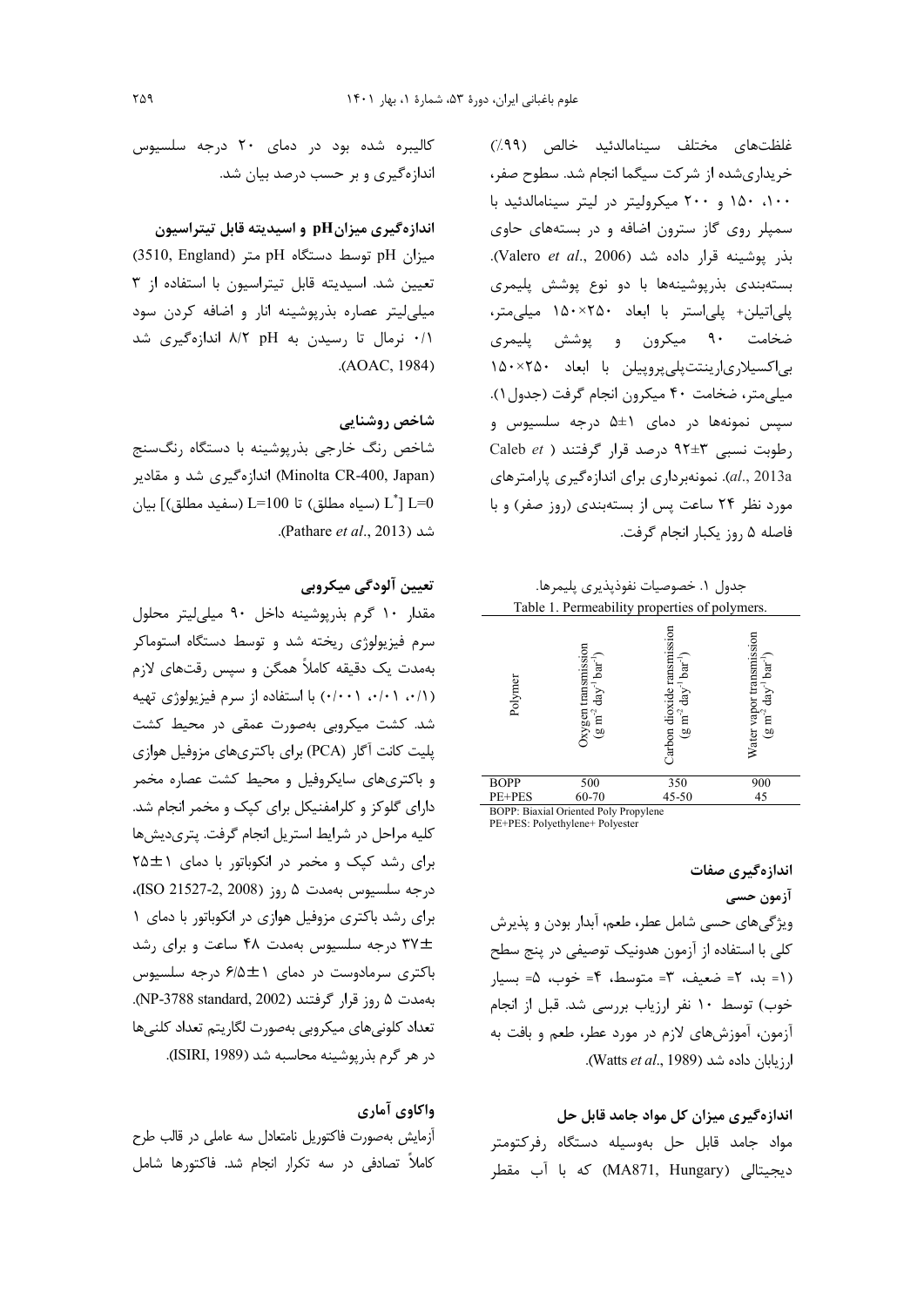پوششهای پلیمری (پل<sub>ی</sub>اتیلن+ پلیاستر و بى|كسيلارى|رينتتپلىپروپيلن)، غلظتهاى سينامالدئيد (صفر، ١٠٠، ١۵٠ و ٢٠٠ ميكروليتر در ليتر) و زمان نمونهبرداری (روزهای صفر، ۵، ۱۰، ۱۵، ۲۰ و ۲۵) بود. واكاوى دادهها با استفاده از نرمافزار آمارىSAS (نسخه ۹/۴) و مقایسه میانگینها براساس آزمون چند دامنهای دانکن در سطح احتمال پنج درصد انجام گردید. شکلها با استفاده از نرمافزار Excel رسم شدند.

### نتايج و بحث

آزمون حسى نتايج حاصل از آناليز واريانس نشان داد اثر ساده پوشش پلیمری و زمان انبارمانی و اثرات متقابل دوگانه پوشش پلیمری و زمان انبارمانی بر طعم و پذیرش کلی بذرپوشینه در سطح احتمال یک درصد معنی دار بود. اثر ساده زمان انبارمانی بر عطر و اثر ساده زمان و پوشش پلیمری بر آبدار بودن بذریوشینه در سطح احتمال یک درصد معنیدار بود (جدول ۲).

نتايج مقايسه ميانگين دادهها نشان داد بيشترين امتیاز عطر (۴/۱) و طعم (۴/۷) مربوط به پوشش پلیمری بي|کسيلاري|رينتتيلي پروييلن حاوي غلظت صفر میکرولیتر در لیتر سینامالدئید در روز صفر انبارمانی بود که تفاوت معنی داری در سطح احتمال یک درصد با سایر تیمارها در همان روز نداشت. بیشترین امتیاز آبدار بودن (۴/۶) مربوط به پوشش پلیمری پلیاتیلن+ پلیاستر حاوی غلظت ۲۰۰ میکرولیتر در لیتر

سینامالدئید در روز صفر و پنجم انبارمانی بود که بهترتیب تفاوت معنیداری در سطح احتمال یک درصد با سایر تیمارها در روز صفر انبارمانی و تفاوت معنیداری در سطح احتمال یک درصد با پوشش پليمري پلي|تيلن+ پلي|ستر حاوي غلظت صفر، ١٠٠ و ۱۵۰ میکرولیتر در لیتر سینامالدئید و یوشش پلیمری بى|كسيلارى|رينتتپلىپروپيلن حاوى غلظت ٢٠٠ میکرولیتر در لیتر سینامالدئید در روز پنجم انبارمانی نداشت. بیشترین امتیاز پذیرش کلی (۴/۲) مربوط به پوشش پلیمری پلی|تیلن+ پلی|ستر حاوی غلظت ۱۵۰ و ۲۰۰ میکرولیتر در لیتر سینامالدئید در روز بیست و بیست و پنجم انبارمانی بود که تفاوت معنی داری در سطح احتمال یک درصد با سایر تیمارها در این روزها نداشت (شكل ١).

مطابق با نتايج اين آزمايش بستهبندى با اتمسفر تغییر یافته پذیرش کلی بذرپوشینه را افزایش داد و Ranasinghe et al., ) سبب حفظ كيفيت فرآورده شد 2005). نتايج اين پژوهش با نتايج به دست آمده روي میوه هلو با کاربرد پس از برداشت اسانس دارچین که باعث بھبود ویژگی ھای حسی گردید ھمسو می باشد (Montero-Prado et al., 2011). غلظت بسيار كم اکسیژن و غلظت بسیار زیاد دیاکسیدکرین باعث تخمیر در میوهها میشود. ترکیبهای اتانول و استالدئيد حاصل از تخمير، باعث ايجاد طعم نامطلوب و تأثیر منفی بر کیفیت حسی می شوند ( Thompson .(et al., 2018

جدول ٢. نتايج تجزيه واريانس اثر پوشش پليمري، سينامالدئيد و زمان انبارماني بر صفات اندازهگيري شده بذريوشينه انار. Table 2. Results of variance analysis effect of polymer film, cinnamaldehyde and storage time on the measured<br>characteristics of pomegranate aril.

|                                            | Mean of squares |                      |                         |                         |                          |                               |                               |                       |                    |                                |                          |
|--------------------------------------------|-----------------|----------------------|-------------------------|-------------------------|--------------------------|-------------------------------|-------------------------------|-----------------------|--------------------|--------------------------------|--------------------------|
| Source of variations                       | df              | Taste                | Aroma                   | Juiciness               | Overall<br>acceptability | Soluble solids<br>content     | Titratable acidity            | value                 | Mold and yeast     | Aerobic mesophilic<br>bacteria | Psycrophilic<br>bacteria |
| Storage time                               | 5               | $20.85^{\ast\ast}$   | $11.56^{\circ\circ}$    | $60.07***$              | $24.93***$               | $4.20***$                     | $0.299^{\ast\ast}$            | 687.13**              | $48.37***$         | $5.97***$                      | $18.53^{\circ\circ}$     |
| Polymer film                               |                 | $21.72^{\text{***}}$ | 1.80 <sub>ns</sub>      | $18.45***$              | $12.53***$               | $1.83***$                     | $0.103***$                    | 185.98**              | $2.50^{\ast\ast}$  | $4.62***$                      | $50.69$ <sup>**</sup>    |
| Cinnamaldehyde                             | 3               | $0.348$ ns           | 0.540ns                 | $1.25$ ns               | 0.0039 <sub>ns</sub>     | $2.33***$                     | $0.102^{**}$                  | $169.82***$           | $15.30^{\ast\ast}$ | $1.23***$                      | $3.17***$                |
| Storage time× Polymer film                 |                 | $2.864^{\ast\ast}$   | $0.543$ ns $0.797$ ns   |                         | $2.30^{**}$              | $0.09***$                     | $0.0018$ **                   | $6.58^{\ast\ast}$     | $0.944$ **         | $0.216^{**}$                   | $6.17***$                |
| Storage time× Cinnamaldehyde               |                 |                      | 0.160ns 0.224ns 0.078ns |                         | $0.057$ ns               |                               | $0.168^{\text{***}}$ 0.0047** | $5.66^{\ast\ast}$     | $3.92***$          | $0.135^{\ast\ast}$             | $0.176^*$                |
| Polymer film× Cinnamaldehyde               |                 | 0.140 <sub>ns</sub>  | $0.146$ ns $0.047$ ns   |                         | $0.011$ ns               | $0.241$ <sup>**</sup>         | $0.0150^{***}$                | $17.12$ <sup>**</sup> | $1.89***$          | $0.390^*$                      | $0.009$ <sup>**</sup>    |
| Polymer film× Cinnamaldehyde× Storage time |                 | $0.041$ ns           | $0.405$ ns              | $0.064$ ns              | $0.034$ ns               | $0.066$ <sup>**</sup>         | $0.0021$ <sup>**</sup>        | $4.51^{\circ\circ}$   | $1.38^{\ast\ast}$  | $0.171^{\circ\circ}$           | $0.0295^{\circ\circ}$    |
| Error                                      | 195             | 0.688                | 0.870                   | 0.570                   | 0.624                    | 0.0017                        | 0.00004                       | 0.032                 | 0.0032             | 0.0030                         | 0.0499                   |
| C.V. (%)                                   |                 | 21.59                | 26.60                   | 22.06<br>$\mathbf{1}$ . | 22.40                    | 0.241<br>$\ddot{\phantom{1}}$ | 0.583<br>.                    | 1.78                  | 1.55<br>$-1.4$     | 13.24                          | 7.88                     |

۰۰ و ns. به ترتیب تفاوت معنی(دار در سطح احتمال ۵ و ۱ درصد و نبود تفاوت معنی(دار.<br>۰۰۰ \*\* و ns: Significantly difference at 5% and 1% of probability level, and non-significantly difference, respectively.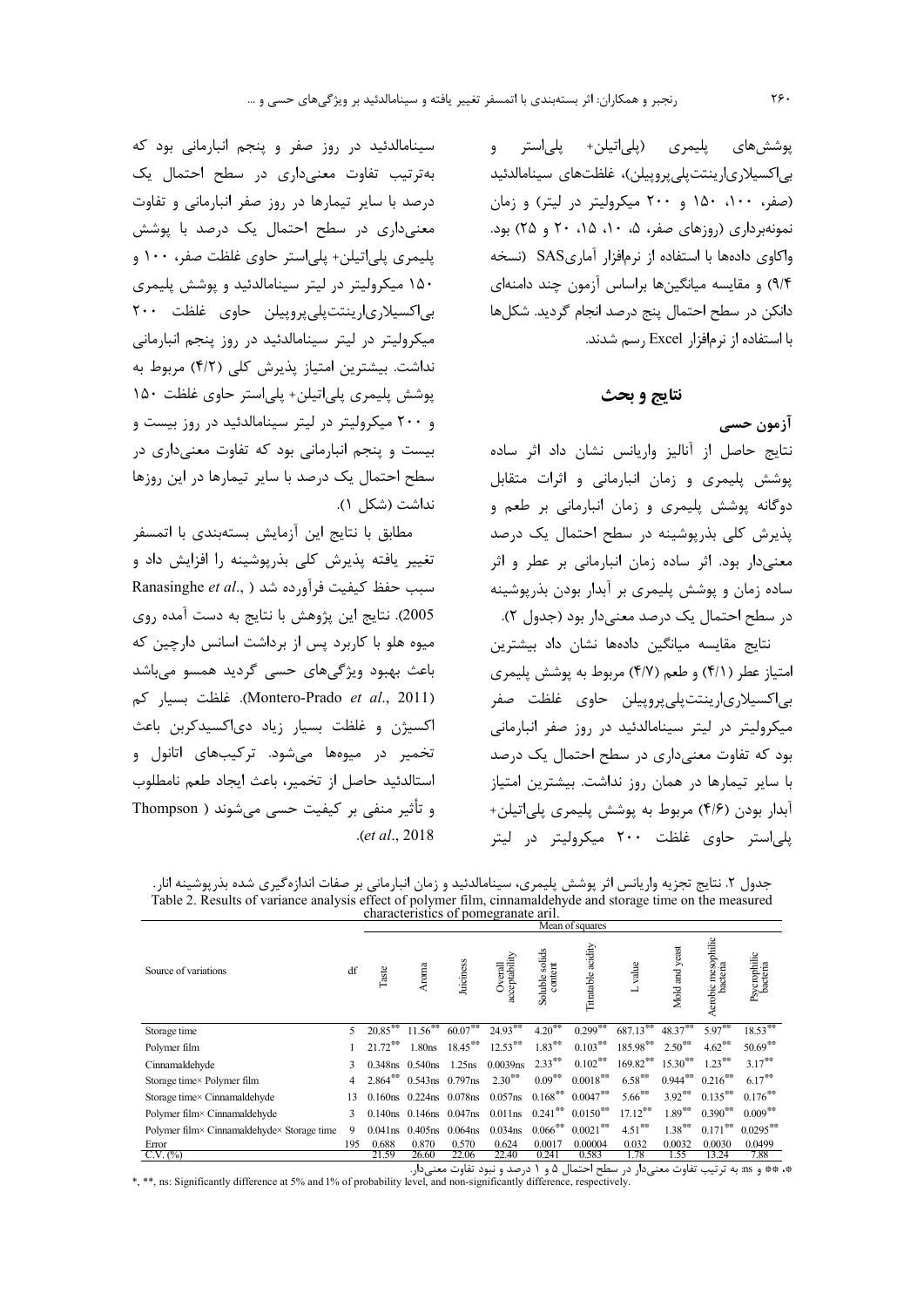

شکل ۱. مقایسه میانگین اثر متقابل تیمار پوششی و زمان انبارمانی بر ویژگیهای حسی بذرپوشینه انار. Figure 1. Mean comparison interaction effect of covering treatment and storage time on pomegranate aril sensory properties.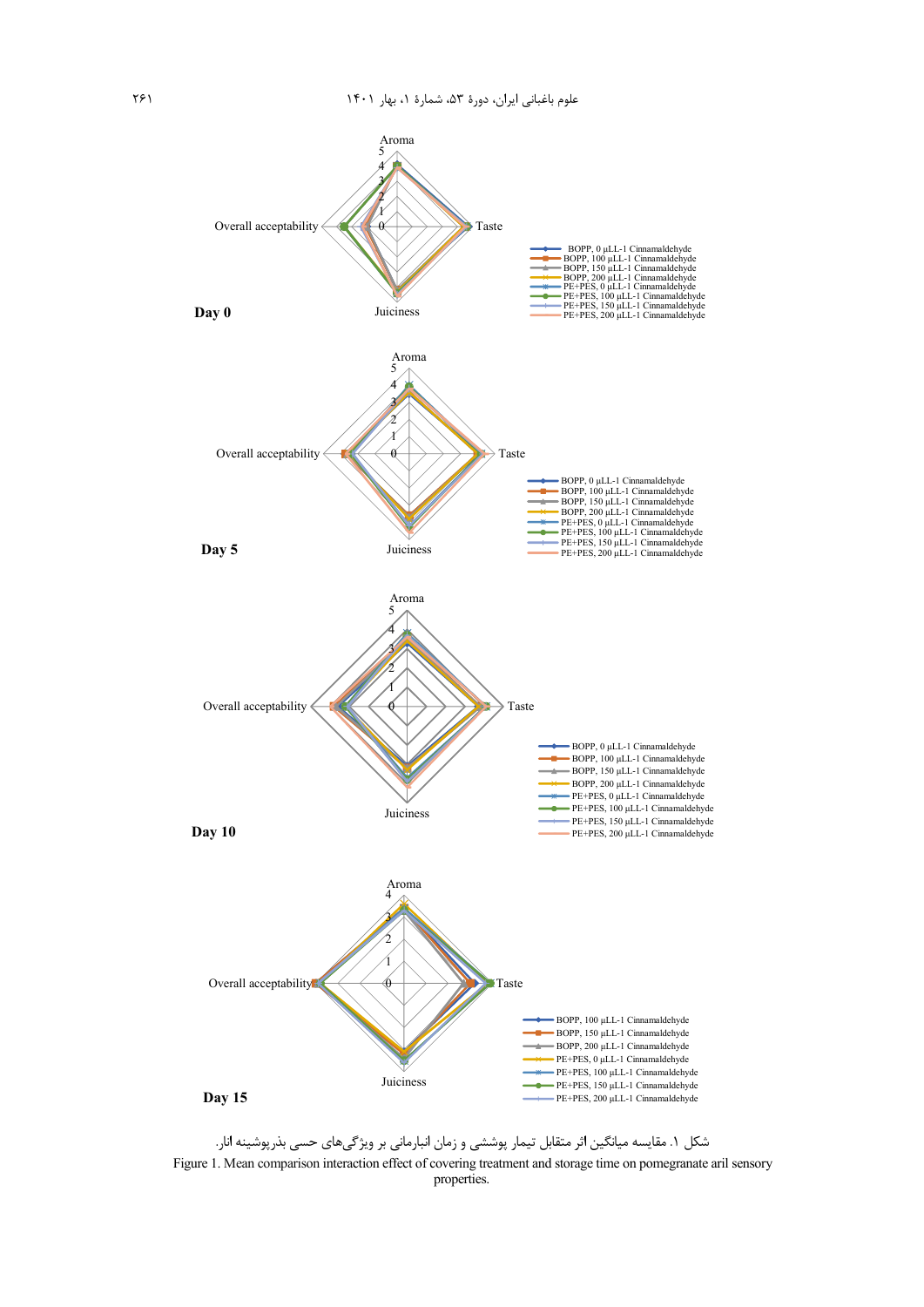



مزيت اصلى اسانسها، خواص آنتى|كسيدانى قوى آنهاست که از تغییر طعم و مزه بهعلت آزاد شدن رادیکالهای آزاد اکسیژن جلوگیری می کنند ( Dorma Deans, 2000). تركيب -آنتي|كسيدانها و اتمسفر تغییر یافته از کاهش غلظت اکسیژن و افزایش دی اکسیدکربن داخل بستهبندی و در نتیجه توسعه عطر و طعم نامطلوب جلوگیری می کند ( Waghmare .(& Annapure,  $2013$ 

### میزان مواد جامد قابل جل اکل

نسبت بين غلظت مواد جامد قابل حل و اسيديته قابل تيتراسيون نشاندهنده كيفيت محصول است (Serrano et al., 2008). نتايج آناليز واريانس نشان داد که اثر ساده، اثرات متقابل دوگانه و سهگانه تیمارها بر میزان مواد جامد قابل حل در سطح احتمال یک درصد معنیدار بود (جدول ۲). نتایج مقایسه

میانگین نشان داد که بیشترین میزان مواد جامد قابل حل (۱۸/۱۵) در پوشش پلیمری بیاکسیلاری ارینتت پلی پروییلن حاوی غلظت صفر میکرولیتر در لیتر سینامالدئید در روز دهم انبارمانی بهدست آمد که تفاوت معنیداری با سایر تیمارها در همان روز داشت و کمترین میزان مواد جامد قابل حل (١۶/۵۸) در یوشش پلیمری پلیاتیلن+ پلیاستر حاوی ۲۰۰ میکرولیتر در لیتر سینامالدئید در روز صفر انبارمانی بود که تفاوت معنیداری با سایر تیمارها در همان روز داشت (شکل ۲).

قندها عمدهترین اسمولیتهایی هستند که در پاسخ به تنشهای غیرزیستی در میوهها تجمع پیدا می کنند. بنابراین متابولیسم قند در میوهها توسط ترکیب گازی اطراف آن و تنشهای غیرزیستی تحت تأثير قرار مي گيرد (Lin et al., 2019). يوشش هاي یلی|تیلنی نسبت به مولکولهای بخار آب نفوذنایذیر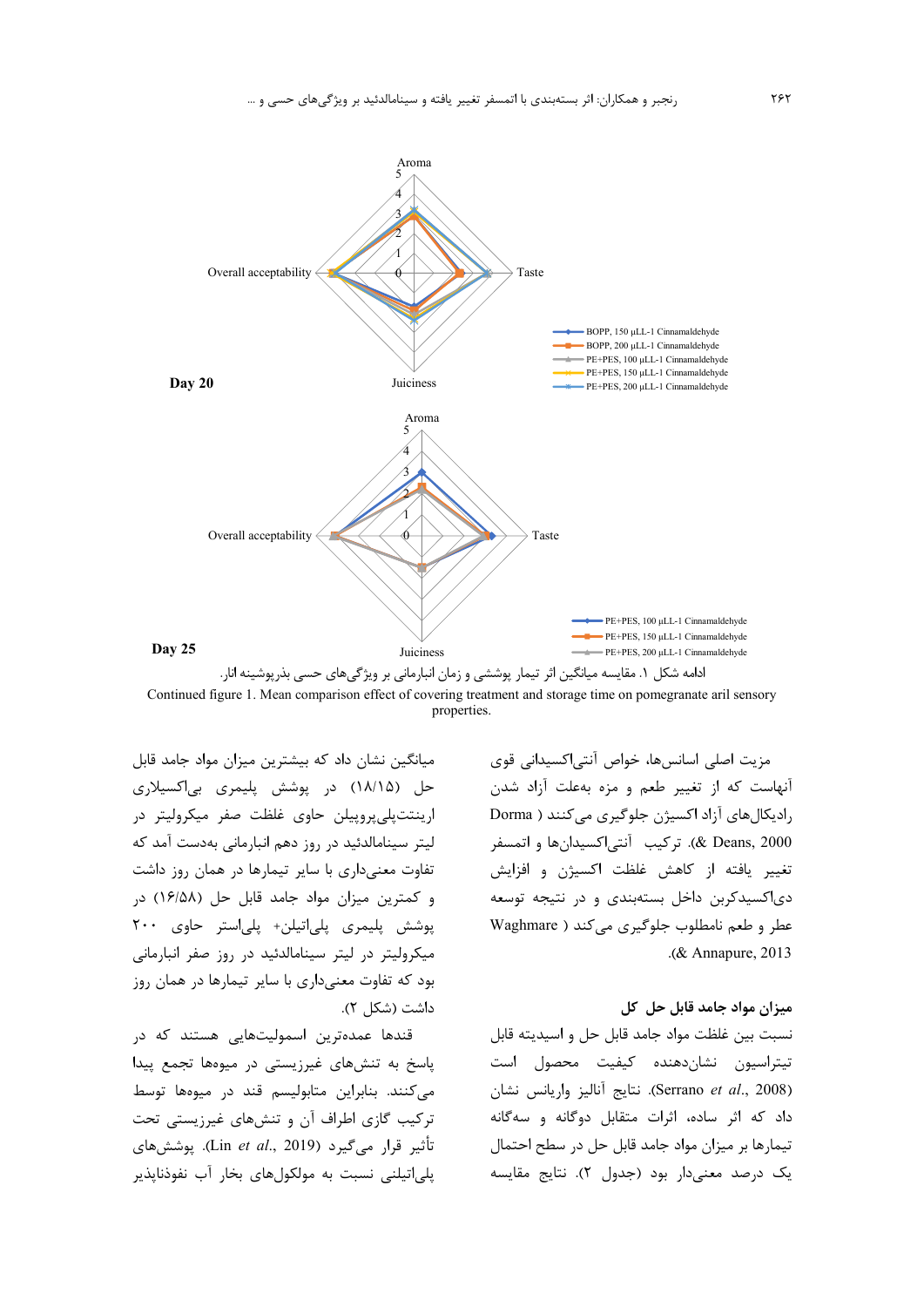بوده و در نتیجه سبب ایجاد میکرواتمسفری اشباع از Ben-Yehoshua et ) رطوبت در اطراف میوه میشوند al., 1996). از آنجایی که درصد مواد جامد قابل حل به میزان رطوبت میوه بستگی دارد، پوشش پلیمری بلي|تيلن+ يلي|ستر از طريق حفظ دي|كسيدكربن و رطوبت سبب كاهش تنفس، تعرق و حفظ فعاليت متابولیکی بذرپوشینهها شد و در نتیجه درصد افزایش مواد جامد قابل حل نسبت به بستهبندی با یوشش بلیمری بی|کسیلاری|رینتتیلی پروییلن کمتر بود. انار میوهای نافرازگرا است که افزایش مواد جامد قابل حل در آن وجود ندارد. بنابراین تعرق، از دست رفتن آب میوه و غلیظتر شدن آب میوه دلیلی بر افزایش میزان مواد جامد قابل حل است (Remon et al., 2003).

### اسيديته قابل تيتراسيون

نتايج آناليز واريانس نشان داد كه اثر ساده، اثرات متقابل دوگانه و سهگانه تیمارها بر میزان اسیدیته قابل تیتراسیون در سطح احتمال یک درصد معنیدار است (جدول ٢). نتايج مقايسه ميانگينها نشان داد كه بیشترین اسیدیته قابل تیتراسیون (۱/۳۸) در بستهبندی با پوشش پلیمری پلی|تیلن+ پلی|ستر حاوی ۲۰۰ میکرولیتر در لیتر سینامالدئید در روز صفر انبارمانی بود که تفاوت معنی داری با سایر تیمارها در همان روز داشت و کمترین میزان اسیدیته قابل تیتراسیون (۱/۰۶) در يليمري ہے اکسپلاری يوشش يا بستەبندى ارینتتپلی پروپیلن بدون سینامالدئید در روز دهم انبا<sub>د</sub>مانی بود که تفاوت معنیداری با سایر تیمارها در همان روز نشان داد (شکل ۳).



شکل ۲. مقایسه میانگین اثر متقابل پوشش پلیمری، سینامالدئید و زمان انبارمانی بر میزان مواد جامد قابل حل بذرپوشینه انار. Figure 2. Mean comparison interaction effect of polymer film, cinnamaldehyde and storage time on soluble solids content of pomegranate aril.



شکل ۳. مقايسه ميانگين اثر متقابل پوشش پليمري، سينامالدئيد و زمان انبارماني بر ميزان اسيديته قابل تيتراسيون بذرپوشينه انار. Figure 3. Mean comparison interaction effect of polymer film, cinnamaldehyde and storage time on titratable acidity of pomegranate aril.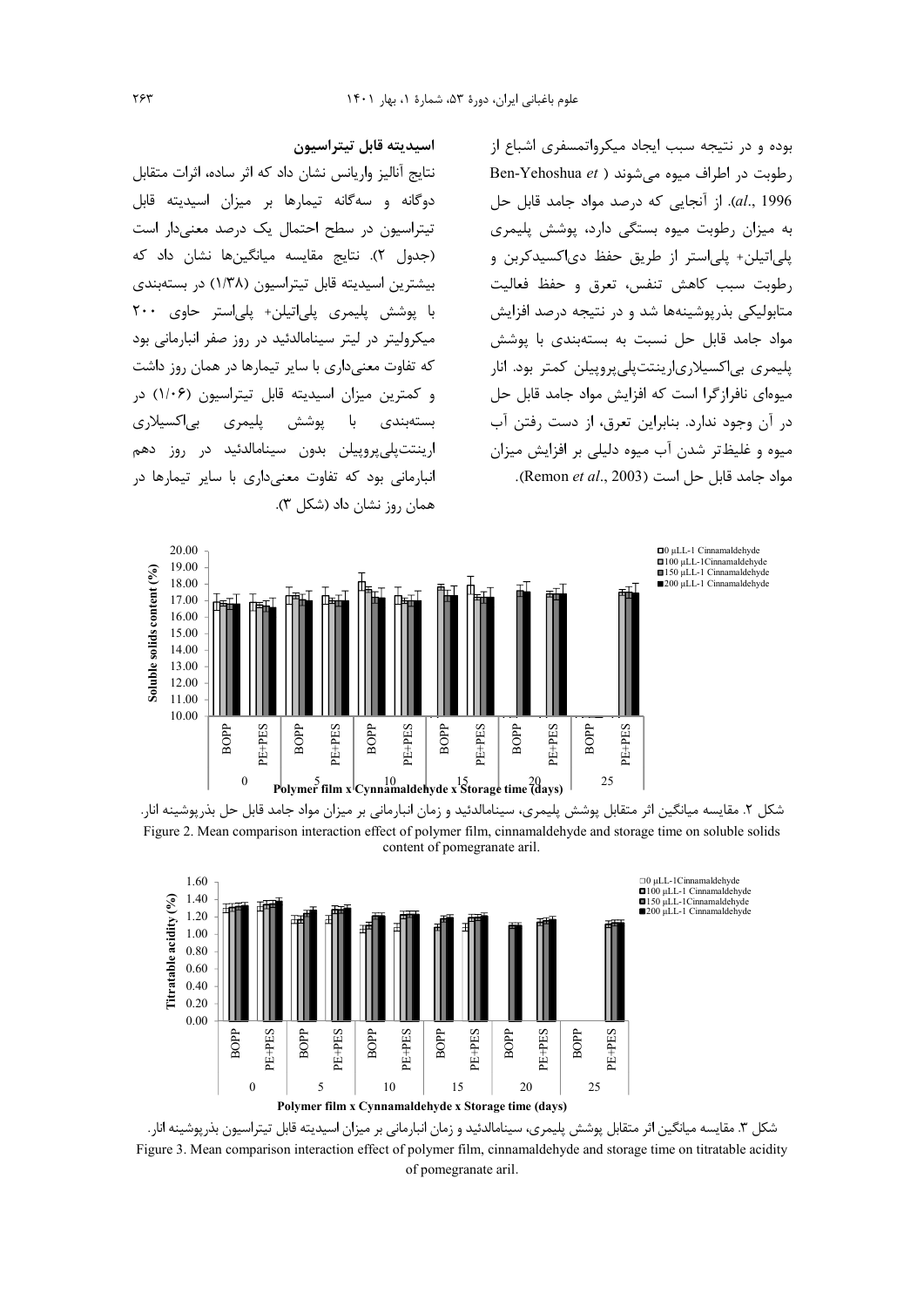اتمسفر تغییر یافته، متابولیسم میوه و میزان تنفس را کاهش می دهد که منجر به حفظ و نگهداری سوبسترای تنفسی گردیده و فرآیند رسیدن پس از Diaz-Mula et al., ) برداشت ,ا به تأخير مي اندازد 2011). بستەبندى با پوشش پليمرى پلى|تيلن+ یلی استر حاوی سینامالدئید بهعلت ایجاد اتمسفر مطلوب و جلوگیری از مصرف اسیدها طی فرآیندهای متابولیکی نسبت به تیمار شاهد و بستهبندی با پوشش بى|كسيلارى|رينتتپلىپروپيلن حاوى يليمري سینامالدئید سبب حفظ بهتر اسیدهای آلی گردید. مطابق با نتايج اين پژوهش، پوشش پليمري با منافذ ریزتر و نفوذیذیری کمتر باعث حفظ میزان اسیدیته و سفتی میوه گیلاس شد (Alique et al., 2003). در واقع پوشش های با نفوذپذیری کم با افزایش دی|کسیدکربن و كاهش تنفس فرآورده در بستهها سبب حفظ اسيديته می شوند (Devlieghere et al., 2002). بهنظر می رسد در پوشش های پلیمری حاوی دی|کسیدکربن بالا بر اثر حل شدن دی|کسیدکربن، اسید کربونیک و  $\mathrm{H}^+$  تولید مے شود كه كاهش pH ,ا بهدنبال دارد (Kader & Ben-Yehshua, 2000). اسانس ها از طريق كاهش فرآيندهاي اکسیداسیونی مانند تنفس، رسیدگی و پیری مصرف اسیدهای آلی محصولات ,ا کاهش می دهند (-Martinez .(Romero et al., 2007).



#### Polymer film x Cynnamaldehyde x Storage time (days)

شکل ۴. مقایسه میانگین اثر متقابل پوشش پلیمری، سینامالدئید و زمان انبارمانی بر شاخص روشنایی بذرپوشینه انار. Figure 4. Mean comparison interaction effect of polymer film, cinnamaldehyde and storage time on index L<sup>\*</sup> of pomegranate aril.

# شاخص روشنايي

نتايج آناليز واريانس نشان داد كه اثر ساده، اثرات متقابل دوگانه و سهگانه تیمارها بر شاخص روشنایی در سطح احتمال یک درصد معنی دار بود (جدول ۲). نتایج مقایسه میانگین نشان داد که بیشترین شاخص روشنایی (۱۷/۷۷) در بستهبندی با پوشش پلیمری پلی|تیلن+ یلی استر حاوی ۲۰۰ میکرولیتر در لیتر سینامالدئید در روز صفر انبارمانی بود که تفاوت معنیداری با سایر تیمارها در همان روز داشت و کمترین شاخص روشنایی (۳/۹۶) در بستهبندی با پوشش پلیمری بى|كسيلارى|رينتتپلىپروپيلن بدون سينامالدئيد در روز دهم انبارمانی بود که تفاوت معنیداری با پوشش پلیمری بی|کسیلاری|رینتتپلی پروپیلن حاوی ۱۰۰ میکرولیتر در لیتر سینامالدئید و یوشش پلیمری يلي|تيلن+ يلي|ستر بدون سينامالدئيد در همان روز نداشت (شكل ۴).

تغییر رنگ بذرپوشینههای انار به پوستگیری و برش نسبت داده مے شود. شاخص  $\text{L}^*$  بیانگر میزان Hernandez-munos et al., ) اروشنایی میوه است 2008) و کاهش روشنایی یک روند طبیعی در دوره Fernando et ) برداشت بسیاری از میوههاست ( Fernando et al., 2007) كه در ميوه توتفرنگى نشاندهنده تيرهتر شدن ,نگ مے باشد (Atress *et al.,* 2010).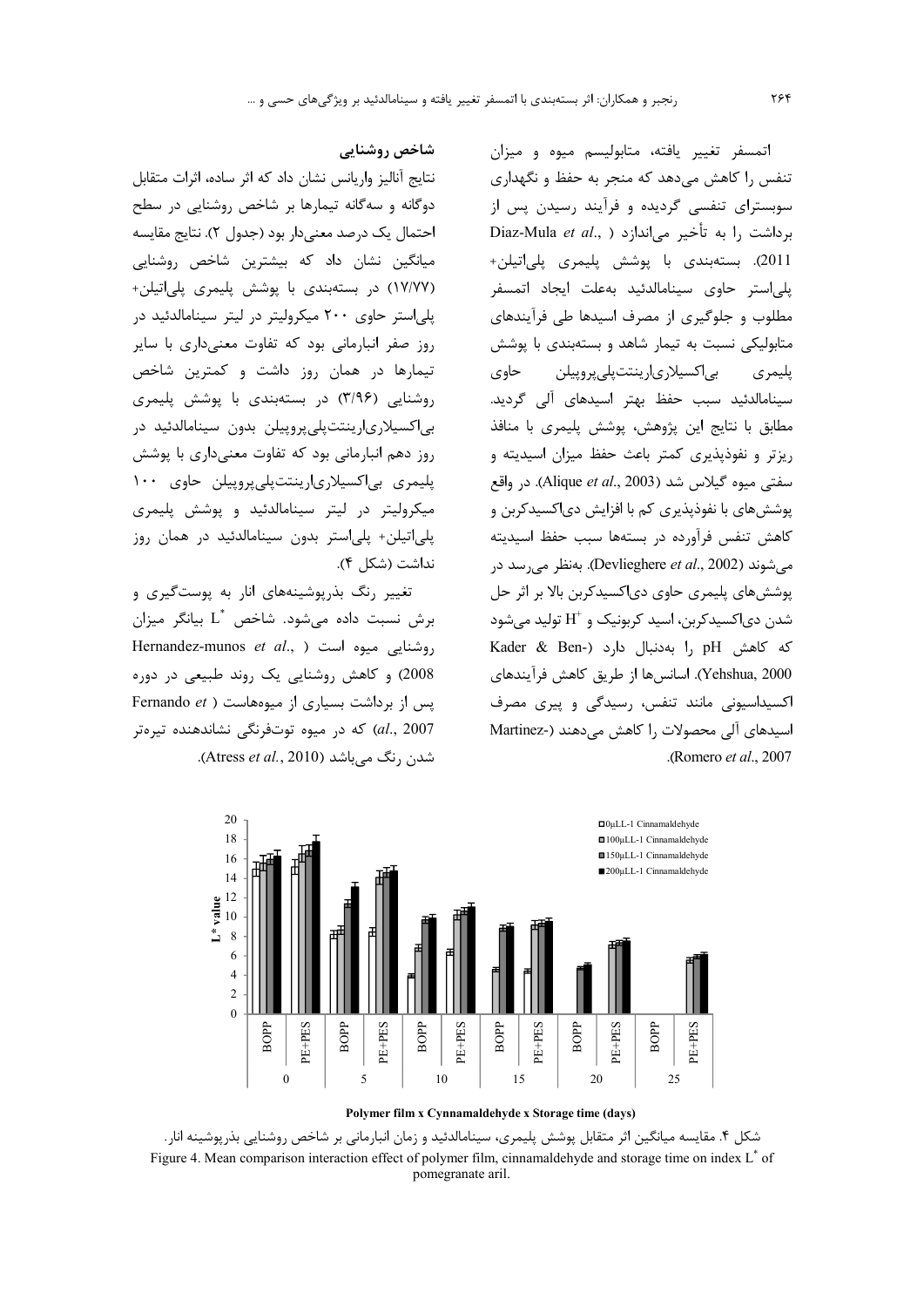مطابق با نتایج ما حفظ شاخص روشنایی در اتمسفر تغییر یافته برای میوه توت سیاه (Tinebra et al., 2021) و اتمسفر حاوی اسانس برای میوه توتفرنگی ( Atress et al., 2010) در طول انبارمانی گزارش شده است. بستهبندى با اتمسفر تغيير يافته باعث كاهش سرعت سوخت و ساز، کاهش سرعت تغییر رنگ و طولانیتر  $Lopez-Galvez et$ ) شدن عمر مفید محصولات می شود al., 2015). تأخير در پيري در اثر كاربرد اسانسها از دلایل کاهش تغییر رنگ و حفظ شاخص روشنایی فرآوردهها در شرایط پس از برداشت عنوان شده است .(Valero et al., 2006)

# تعيين آلودگي ميكروبي

میکروارگانیسمهای عامل فساد مواد غذایی از مهمترین عوامل ایجادکننده بیماری در انسان  $\frac{1}{2}$ می باشند (Loir et al., 2003). نتایج آنالیز واریانس نشان داد اثر ساده، اثرات متقابل دوگانه و سهگانه تیمارها بر تعداد کلنی کپک و مخمر در سطح احتمال یک درصد معنیدار بود (جدول ۲). نتایج مقایسه میانگین نشان داد بیشترین تعداد کلن<u>ی</u> کیک و مخمر (۴/۹۶ کلنی در گرم بذر پوشینه انار) در طول دوره انبارمانی مربوط به پوشش پلیمری پلې اتيلن+ پلې استر حاوي غلظت ١٠٠ ميکروليتر در لیتر سینامالدئید در روز یانزدهم انبارمانی بود که

تفاوت معنی داری در سطح احتمال یک درصد با سایر تیمارها در همان روز داشت. در روز یانزدهم انبارمانی کمترین تعداد کلنی کیک و مخمر (۴/۲۴ کلنی در گرم بذر پوشینه انار) مربوط به پوشش پلیمری پلیاتیلن+ پلیاستر حاوی غلظت ۲۰۰ میکرولیتر در لیتر سینامالدئید بود. کمترین تعداد کلنی کیک و مخمر (صفر کلنی در گرم بذر پوشینه انار) در طول دوره انبارمانی مربوط به پوشش پلیاتیلن + پلیاستر حاوی غلظت ۲۰۰ میکرولیتر در لیتر سینامالدئید در روز صفر انبارمانی بود که تفاوت معنى دارى در سطح احتمال يک درصد با پوشش پلیمری پلیاتیلن + پلیاستر حاوی غلظت ۱۰۰ و ۱۵۰ میکرولیتر در لیتر سینامالدئید و پوشش پليمري بى|كسيلارى|رينتتپلىپروپيلن حاوی غلظت ۱۰۰ و ۱۵۰ و ۲۰۰ میکرولیتر در لیتر سینامالدئید در همان روز نداشت. در روز صفر انبارمانی بیشترین تعداد کلنی کپک و مخمر (۴/۰۸ کلنی در گرم بذر پوشینه انار) در پوشش پلیمری بی|کسیلاری|رینتتپلیپروپیلن حاوی غلظت صفر میکرولیتر در لیتر سینامالدئید بود (شکل ۵).

نتايج آناليز واريانس نشان داد اثر ساده، اثرات متقابل دوگانه و سهگانه تیمارها بر تعداد کلنی باکتریهای مزوفیل هوازی در سطح احتمال یک درصد معنى دار بود (جدول ٢).



Polymer film x Cynnamaldehyde x Storage time (days)

شکل ۵. مقایسه میانگین اثر متقابل پوشش پلیمری، سینامالدئید و زمان انبارمانی بر تعداد کلنی کپک و مخمر بذرپوشینه انار . Figure 5. Mean comparison interaction effect of polymer film, cinnamaldehyde and storage time on mold and yeast of pomegranate aril.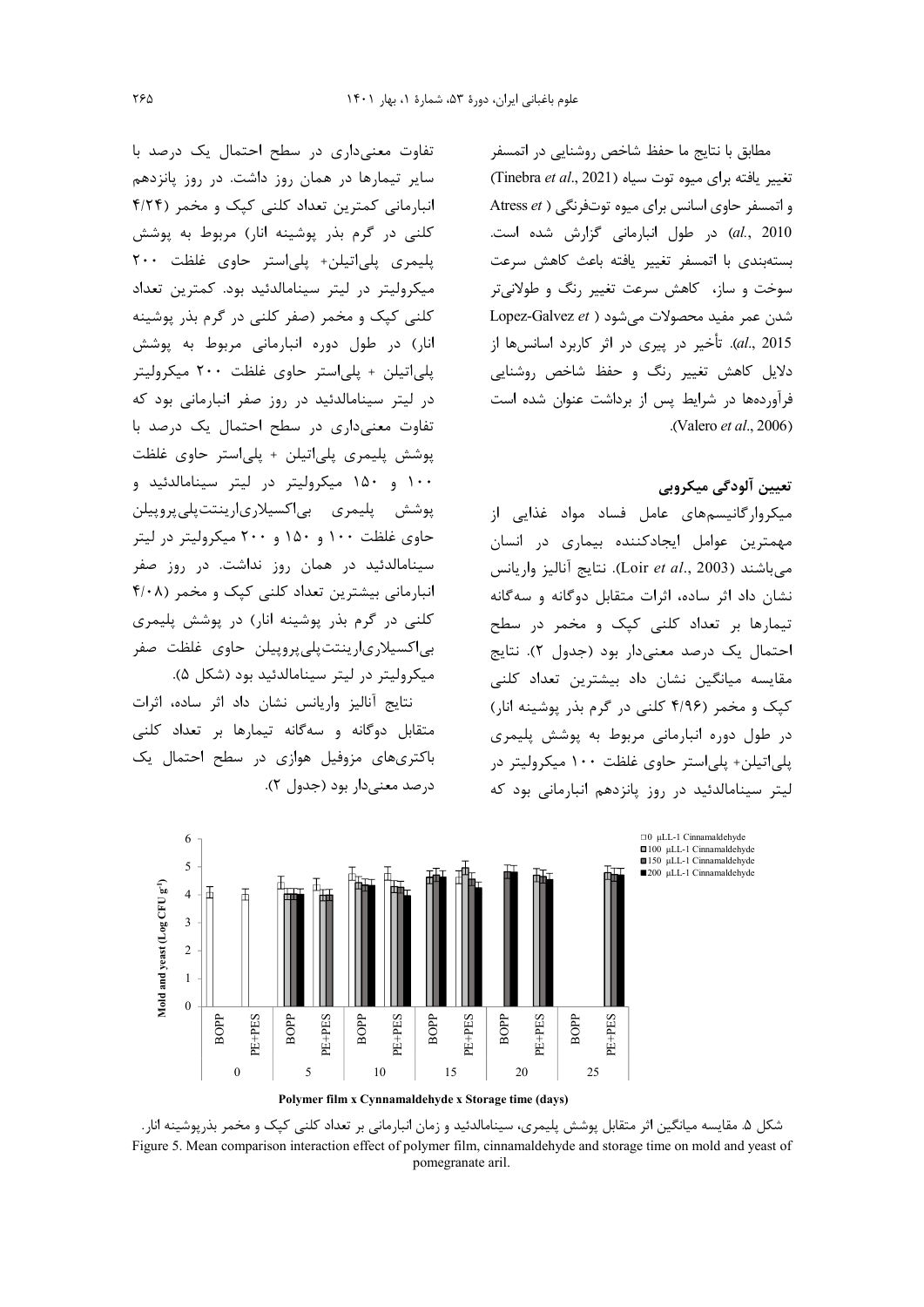نتايج مقايسه ميانگين نشان داد بيشترين تعداد کلنی باکتریهای مزوفیل هوازی (۲/۳۳ کلنی در گرم بذر یوشینه انار) درطول انبارمانی مربوط به پوشش پلیمری پلی!تیلن + پلی!ستر حاوی غلظت صفر میکرولیتر در لیتر سینامالدئید در روز پانزدهم انبارمانی بود که تفاوت معنیداری در سطح احتمال یک درصد با سایر تیمارها در همان روز داشت. در روز پانزدهم انبارمانی کمترین تعداد کلنی باکتریهای مزوفیل هوازی (۱ کلنی در گرم بذر پوشینه انار) مربوط به پوشش پلیمری پلیاتیلن + پلی استر حاوی غلظت ۲۰۰ میکرولیتر در لیتر سینامالدئید بود. کمترین تعداد کلنی باکتریهای مزوفیل هوازی (صفر کلنی در گرم بذر پوشینه انار) درطول انبارمانی مربوط به پوشش پلیاتیلن+ یلی استر حاوی غلظت ۱۵۰ و ۲۰۰ میکرولیتر در لیتر سینامالدئید در روز صفر انبارمانی بود که تفاوت معنی داری در سطح احتمال یک درصد با سایر تیمارها در همان روز داشت (شکل ۶).

نتايج آناليز واريانس نشان داد اثر ساده، اثرات متقابل دوگانه زمان انبارمانی در غلظت سینامالدئید و زمان انبارمانی در پوشش پلیمری و اثرات متقابل



سایر تیمارها در همان روز نشان داد (شکل ۷).





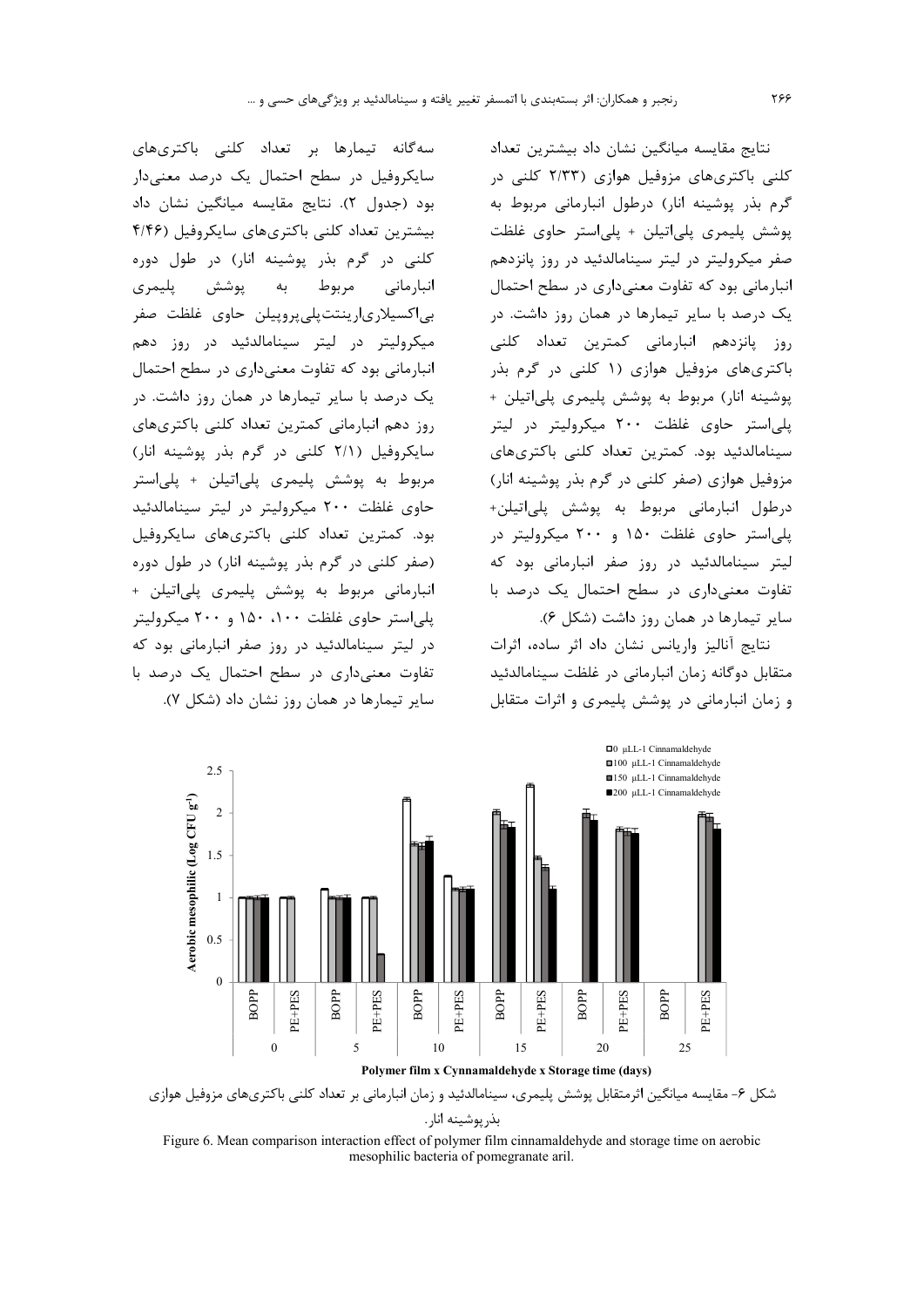

شکل ۷– مقایسه میانگین اثر متقابل پوشش پلیمری، سینامالدئید و زمان انبارمانی بر تعداد کلنی باکتری سایکروفیل بذر پوشینه انار. Figure 7. Mean comparison interaction effect of polymer film, cinnamaldehyde and storage time on psychrophilic bacteria of pomegranate aril.

يوشش پليمري بي|کسيلاري|رينتتيلي پروييلن در نمونههای بستهبندی شده گردید. مطابق با نتایج این آزمایش، بستهبندی بذر پوشینه انار در اتمسفر اصلاح شده و نگهداری در دمای ۵ درجه سلسیوس بهمدت ۱۸ روز باعث مهار رشد کلنی کیک و مخمر و باکتریهای مزوفیل هوازی در هر گرم وزن تازه شده است ( Ayhan and Esturk, 2009). مطابق با نتايج اين آزمايش، محققان دیگر تعداد بیشتر کلنے کیک و مخمر نسبت به باکتریهای مزوفیل هوازی را در بذریوشینه انار گزارش کردند که نشاندهنده توانایی رشد کیک و مخمر در pH يايين بذر يوشينه انار است (Caleb et al., 2013b).

بسیاری از اسانسهای گیاهی اثر بازدارندگی بر رشد میکروار گانیسمهای بیماریزا دارند ( Zheng et al, 2013). مطابق با نتايج اين آزمايش اوژنول، تيمول و منتول در ترکیب بستهبندی با اتمسفر کنترل شده در انگور و گیلاس رشد میکروبی را بهمیزان قابل Valverde et al., 2005; ) مش دادند ( Valverde et al., 2005; Serrano et al., 2005). سينامالدئيد و كارواكرول در کاهش فلور میکروبی میوهها اثرگذار هستند و این اثر در میوههای با pH کمتر، بیشتر است. بهطور کلی در pHکمتر، اسانسها و ترکیبهای آنها اثر بیشتری دارند (Burt, 2004). بەنظر مے,رسد اثر سینامالدئید در

یوشش های پلیمری بهدلیل تغییر نسبت گازهای تنفسي منجر به كاهش تنفس، تأخير در پيري، كاهش ناهنجاریهای فیزیولوژیکی و جلوگیری از رشد Artes et al., ) میکروار گانیسمهای بیماریزا میشوند .<br>2006). دیاکسیدکربن دارای اثر مهارکنندگی بر رشد باکتریهای گرم منفی و هوازی است. همچنین دی|کسیدکربن اثر ممانعتکنندگی بر رشد کیکها داشته و آلودگی به کپکها را به تأخیر میاندازد. تحقیقات اخیر نشان می۵هند که پتانسیل ضد میکروبی دیاکسیدکربن در برابر باکتریهای سرمادوست بهدليل قابليت انحلال بيشتر دی|کسیدکربن در دمای پایین است و بنابراین توانایی افزایش ماندگاری ماده غذایی در دمای پائین را دارد (Berna et al., 2007). دى اكسىدكرېن هنگام جل شدن در آب، اسید کربنیک تولید میکند، که pH محصولات غذایی را کاهش می دهد. محیط اسیدی با گسترش فاز تأخیر، باعث مهار میکروارگانیسمها می شود. بنابراین سطح دی|کسیدکربن محلول در محصول میزان مھار میکروبی اتمسفر تغییر یافته را تعیین م*ی ک*ند .(Banda et al., 2015; Van de Velde et al., 2019). پوشش پلیمری پلیاتیلن + پلیاستر از طریق حفظ دی اکسیدکربن سبب کاهش بار میکروبی نسبت به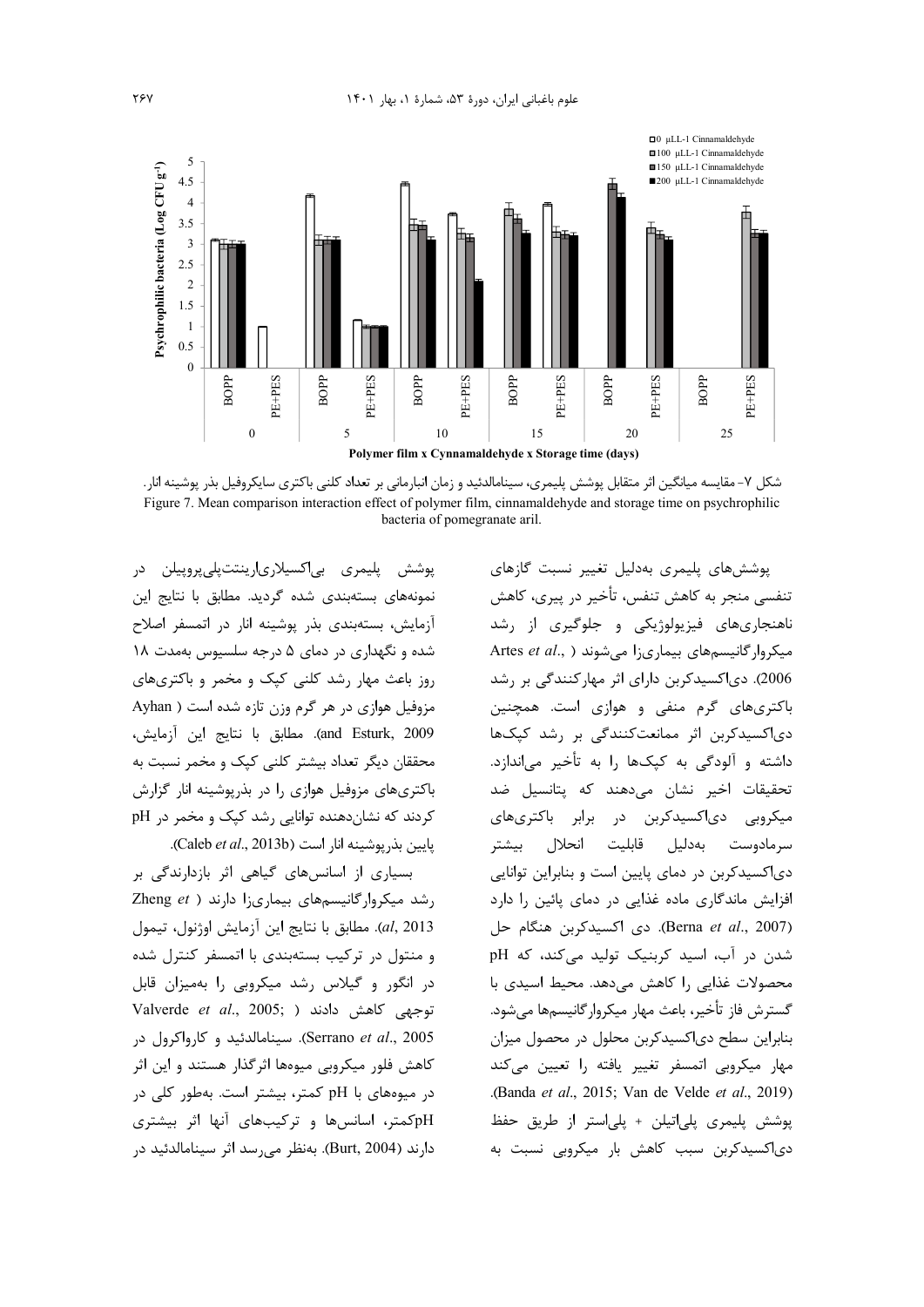حسی شد. آلودگی میکروبی بذریوشینهها در اثر تغییر اتمسفر درونی بستهها همراه با تأثیر سینامالدئید که خود یک ترکیب آلدئیدی دارای خاصیت ضدمیکروبی است کمتر بود. بەنظر می,رسد بستەبندی با پوشش پلیمری دارای نفوذیذیری کمتر به اکسیژن و دی|کسیدکربن با ایجاد اتمسفر مطلوب و کاهش فرآيندهاى متابوليكى مخرب باعث حفظ خصوصيات کیفی بذریوشینه آنار شده است. همچنین کاربرد اسانس ها در بستهبندی بذر پوشینه انار به دلیل خواص آنتی|کسیدانی و ضد میکروبی آنها باعث مهار آلودگی میکروبی و افزایش عمر انبارمانی خواهد شد.

کنترل آلودگی میکروبی بهدلیل pH اسیدی بذرپوشینه انار باشد. خاصیت بازدارندگی سینامالدئید از طريق اتصال گروه كربونيل آن با پروتئينها و جلوگیری از نقش آمینواسید دکربوکسیلاز میباشد  $(Burt, 2004)$ 

# نتىچەگىرى كلى

بستهبندی بذرپوشینه انار در پوشش پلیمری پلیاتیلن + بلے استر جاوی ٢٠٠ میکرولیتر در لیتر سینامالدئید از طریق جلوگیری از تغییر اسیدهای آلی و تعدیل تجزيه مواد جامد قابل حل باعث حفظ ويژگىهاى

#### **REFERENCES**

- Alique, R., Martínez, M. A., & Alonso, J. (2003). Influence of the modified atmosphere packaging on shelf life and quality of Navalinda sweet cherry. European Food Research and Technology, 217(5), 416-420.
- 2. Almenar, E., Hernández-Munoz, P., Lagarón, J. M., Catala, R., & Gavara, R. (2006). Controlled atmosphere storage of wild strawberry fruit (Fragaria vesca L.). Journal of Agricultural and Food Chemistry, 54(1), 86-91.
- 3. Amalaradjou, M. A. R., Baskaran, S. A., Ramanathan, R., Johny, A. K., Charles, A. S., Valipe, S. R., & Venkitanarayanan, K. (2010). Enhancing the thermal destruction of *Escherichia coli* O157: H7 in ground beef patties by trans-cinnamaldehyde. Food Microbiology, 27(6), 841-844.
- 4. AOAC. (1984). Official Methods of Analysis (14th ed). Association of Official Analytical Chemists, Washington, DC.
- 5. Atress, Amal, S. H., El-Mogy, M. M., Aboul-Anean., H. E., & Alsanius., B. W. (2010) Improving strawberry fruit storability by edible coating as a carrier of thymol or calcium chloride. Journal of Horticultural Science and Ornamental Plants, 2(3), 88-97.
- 6. Ayhan, Z., & Estürk, O. (2009). Overall quality and shelf life of minimally processed and modified atmosphere packaged "ready-to-eat" pomegranate arils. Journal of Food Science, 74(5), 399-405.
- 7. Banda, K., Caleb, O. J., Jacobs, K., & Opara, U. L. (2015). Effect of active-modified atmosphere packaging on the respiration rate and quality of pomegranate arils (cv. Wonderful). Postharvest Biology and Technology, 109, 97-105.
- 8. Berna, A. Z., Geysen, S., Li, B. E., Verlinden, J., Larnmertyn, B. A., & Nicolai, B. M. (2007). Headspace fingerprint mass spectrometry to characterize strawberry aroma at super-atmospheric oxygen conditions. Postharvest Biology and Technology, 46, 230-236.
- 9. Bounatirou, S., Smiti, S., Miguel, M. G., Faleiro, L., Rejeb, M. N., Neffati, M., Costa, M.M., Figueiredo, A.C., Barroso, J.G., & Pedro, L. G. (2007). Chemical composition, antioxidant and antibacterial activities of the essential oils isolated from Tunisian Thymus capitatus Hoff. et Link. Food Chemistry, 105(1), 146-155.
- 10. Burt, S. (2004). Essential oils: their antibacterial properties and potential applications in foods—a review. International Journal of Food Microbiology, 94(3), 223-253.
- 11. Caleb, O. J., Mahajan, P. V., Al-Said, F. A., & Opara, U. L. (2013a). Transpiration rate and quality of pomegranate arils as affected by storage conditions. CyTA-Journal of Food, 11(3), 199-207.
- 12. Caleb, O. J., Mahajan, P. V., Manley, M., & Opara, U. L. (2013b). Evaluation of parameters affecting modified atmosphere packaging engineering design for pomegranate arils. International Journal of Food Science and Technology, 48(11), 2315-2323.
- 13. Devlieghere, F., Gil, M.I., & Debevere, J. (2002). Modified atmosphere packaging (MAP). In: The Nutrition Handbook for Food Processors, C. J. K Henry and C. Chapman (Ed.). Woodhead Publishing, UK, pp. 342-372.
- 14. Díaz-Mula, H. M., Martínez-Romero, D., Castillo, S., Serrano, M., & Valero, D. (2011). Modified atmosphere packaging of yellow and purple plum cultivars. 1. Effect on organoleptic quality. Postharvest Biology and Technology, 61(2-3), 103-109.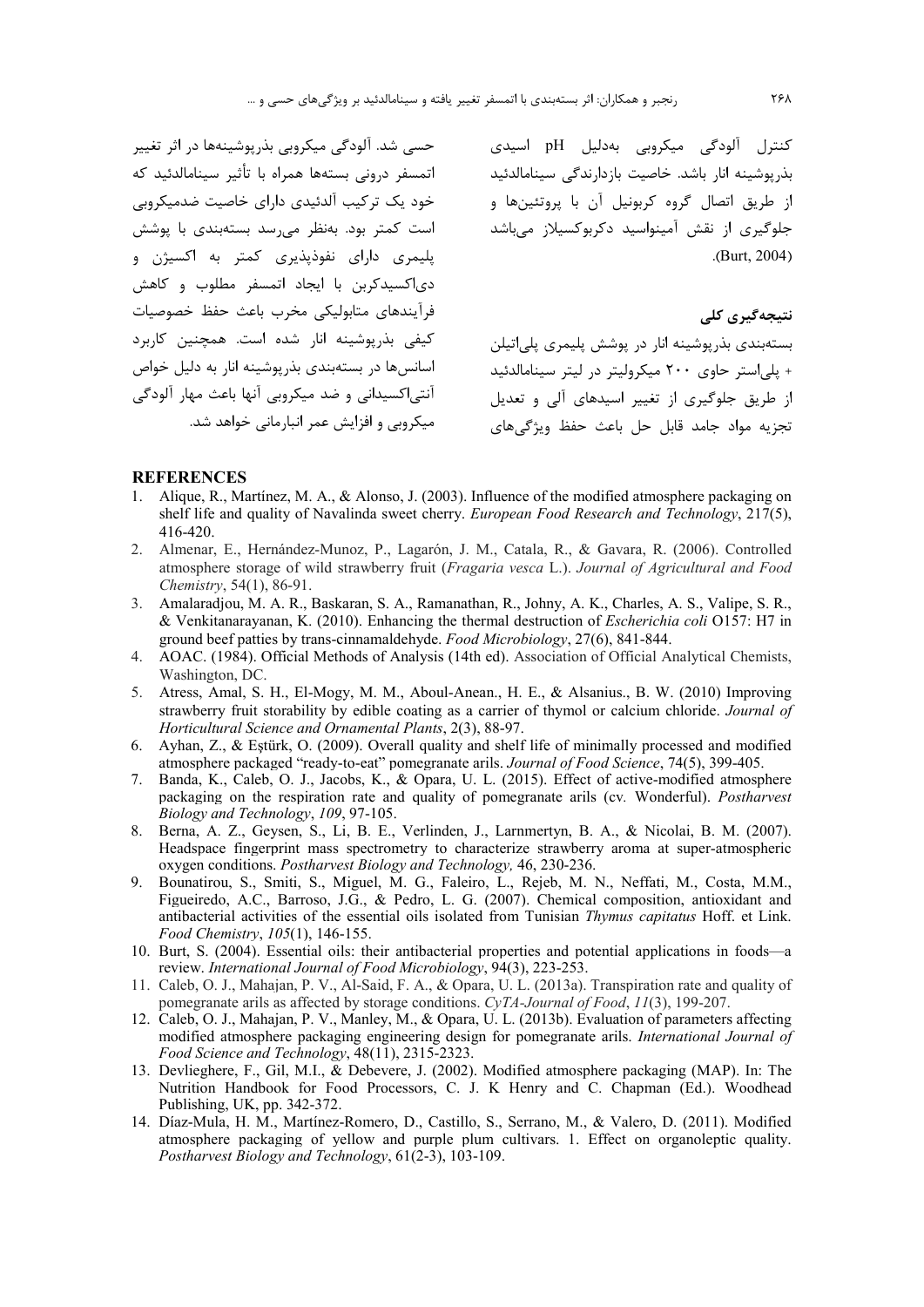- 15. Ding, C. K., Chachin, K., Hamauzu, Y., Ueda, Y., & Imahori, Y. (1998). Effects of storage temperatures on physiology and quality of loquat fruit. *Postharvest Biology and Technology*, 14(3), 309-315.
- 16. Embuscado, M. E., & Huber, K. C. (2009). *Edible films and coatings for food applications* (pp. 222). Springer.
- 17. ISO 21527-2. (2008). Microbiology of food and animal feeding stuffs-horizontal method for the enumeration of yeasts and moulds—Part 2: colony count technique in products with water activity less than or equal to 0.95. *International Standards Organization, Switzerland*.
- 18. Hernandez-Munoz, P., Almenar, E., Del Valle, V., Velez, D., & Gavara, R. (2008). Effect of chitosan coating combined with postharvest calcium treatment on strawberry (*Fragaria*× *ananassa*) quality during refrigerated storage. *Food Chemistry*, *110*(2), 428-435.
- 19. Holley, R. A., & Patel, D. (2005). Improvement in shelf-life and safety of perishable foods by plant essential oils and smoke antimicrobials. *Food Microbiology*, 22(4), 273-292.
- 20. Institute of Standards and Industrial Research of Iran. (1989). Microbiology of food, animal feedevaluation of the methods for enumerating coliform bacteria - Colony counting method 3 nd Revision, ISIRI No. 9263. (In Farsi).
- 21. Kader, A. A., & Ben-Yehoshua, S. (2000). Effects of super atmospheric oxygen levels on postharvest physiology and quality of fresh fruits and vegetables. *Postharvest Biology and Technology*, *20*(1), 1-13.
- 22. Kader, A.A., & Watkins, C.B. (2000). Modified atmosphere packaging—toward 2000 and beyond. *HortTechnology*, *10*(3), 483-486.
- 23. Lamikanra, O., Chen, J. C., Banks, D., & Hunter, P. A. (2000). Biochemical and microbial changes during the storage of minimally processed cantaloupe. *Journal of Agricultural and Food Chemistry*, *48*(12), 5955-5961.
- 24. Li, X., Li, W., Jiang, Y., Ding, Y., Yun, J., Tang, Y., & Zhang, P. (2011). Effect of nano‐ZnO‐coated active packaging on quality of fresh‐cut Fuji apple. *International Journal of Food Science and Technology*, 46 (9), 1947-1955.
- 25. Lin, Q., Xie, Y., Guan, W., Duan, Y., Wang, Z., & Sun, C. (2019). Combined transcriptomic and proteomic analysis of cold stress induced sugar accumulation and heat shock proteins expression during postharvest potato tuber storage. *Food Chemistry*, *297*, 124991.
- 26. Linde, J. H., Combrinck, S., Regnier, T. J. C., & Virijevic, S. (2010). Chemical composition and antifungal activity of the essential oils of *Lippia rehmannii* from South Africa. *South African Journal of Botany*, 76(1), 37-42.
- 27. Loir, Y. L. Baron, F., & Gautier, M. (2003). *Staphylococcus aureus* and food poisoning. *Genetic Molecular Research*, 2, 63-76.
- 28. Lopez-Gálvez, F., Ragaert, P., Haque, M. A., Eriksson, M., van Labeke, M. C., & Devlieghere, F. (2015). High oxygen atmospheres can induce russet spotting development in minimally processed iceberg lettuce. *Postharvest Biology and Technology*, *100*, 168-175.
- 29. Montero-Prado, P., Rodriguez-Lafuente, A., & Nerin, C. (2011). Active label-based packaging to extend the shelf-life of "Calanda" peach fruit: Changes in fruit quality and enzymatic activity. *Postharvest Biology and Technology*, 60(3), 211-219.
- 30. Martínez-Romero, D., Guillén, F., Valverde, J. M., Bailén, G., Zapata, P., Serrano, M., Castillo, S., & Valero, D. (2007). Influence of carvacrol on survival of *Botrytis cinerea* inoculated in table grapes. *International Journal of Food Microbiology*, 115(2), 144-148.
- 31. Melgarejo-Flores, B. G., Ortega-Ramírez, L. A., Silva-Espinoza, B. A., González-Aguilar, G. A., Miranda, M. R. A., & Ayala-Zavala, J. F. (2013). Antifungal protection and antioxidant enhancement of table grapes treated with emulsions, vapors, and coatings of cinnamon leaf oil. *Postharvest Biology and Technology*, *86*, 321-328.
- 32. NP-4405, (2002). Food microbiology-general rules for microorganism counts. Colonies count at 30◦C. Instituto Português da Qualidade, Lisboa, Portugal. (In Portuguese).
- 33. Pathare, P. B., Opara, U. L., & Al-Said, F. A. J. (2013). Color measurement and analysis in fresh and processed foods: a review. *Food and Bioprocess Technology*, *6*(1), 36-60.
- 34. Radi, M., Firouzi, E., Akhavan, H., & Amiri, S. (2017). Effect of gelatin-based edible coatings incorporated with *Aloe vera* and black and green tea extracts on the shelf life of fresh-cut oranges. *Journal of Food Quality,* 146-152.
- 35. Remon, S., Venturini, M. E., Lopez-Buesa, P., & Oria, R. (2003). Burlat cherry quality after long range transport: optimisation of packaging conditions. *Innovative Food Science and Emerging Technologies*, 4(4), 425-434.
- 36. Sanchez-González, L., Pastor, C., Vargas, M., Chiralt, A., González-Martinez, C., & Chafer, M. (2011). Effect of hydroxypropylmethylcellulose and chitosan coatings with and without bergamot essential oil on quality and safety of cold-stored grapes. *Postharvest Biology and Technology*, 60(1), 57-63.